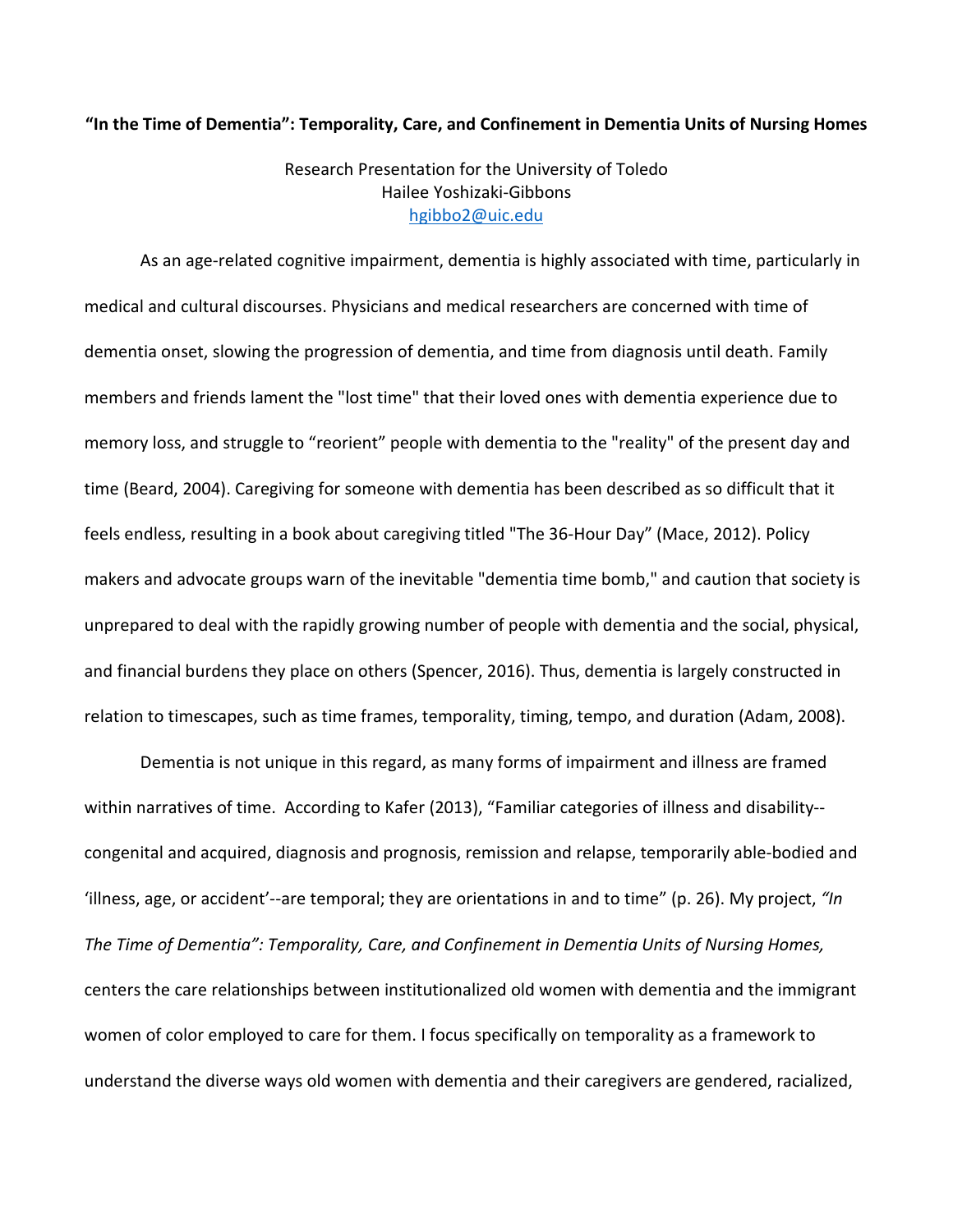classed, aged, and disabled within the context of the dementia unit, and the ways this subjugation often occurs relationally as well as culturally and structurally. Drawing on nine months of ethnographic research in the dementia unit of a nursing home in the Chicagoland area, I analyze how time simultaneously operates to reproduce gendered, racialized, classed, aged, and disability oppressions and serves as a site of solidarity, community-building, and resistance among old women with dementia and their caregivers.

I argue that while bureaucratic and institutional time serves as a nexus of power and a pervasive organizing principle of care structures and relations within nursing homes, old women with dementia and their caregivers disrupt these normative, dominant, and linear approaches to temporality by queering and cripping time. They do this by slowing institutional time to "make time" for connectivity, engaging in circular and repetitive forms of relationship building, and existing together in what I term "dementia time," which is a temporal dis/orientation that explores alternate spacetimes and realities and finds meaning and value in self-contained, nonlinear, intermittent, irrational, and idiosyncratic moments.

I want to note that my broader project examines time and temporality in the dementia unit in diverse ways, such as the shared experience of confinement (i.e., "doing time") between the care staff and people with dementia, how the State and institution define care in temporal terms and thereby limit the care relationships between the old women with dementia and the care staff, and the ways the frontline care staff, many of whom are immigrant women of color, are subject to debilitation (i.e., slow death) through their care work. I am happy to talk about these issues more in the question and answer. In this research presentation, I focus specifically on my theoretical intervention of dementia time. I first provide an overview of my research methodology and methods. I then define dementia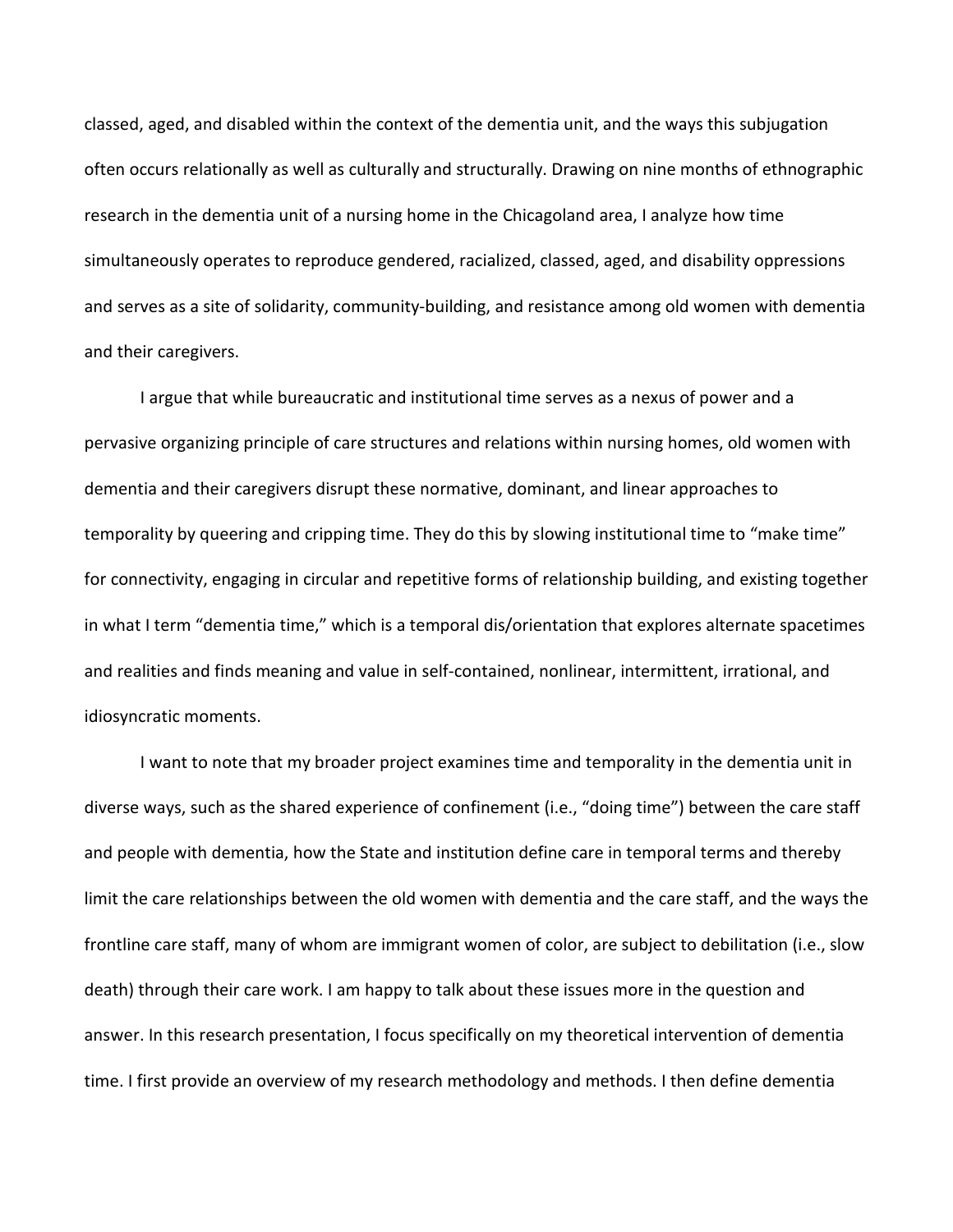time, describing its tenets while illustrating it through interactive moments I shared with old women with dementia during my research. Next, I complicate dementia time by describing the challenges present in enacting it. Finally, I close by discussing the next steps in my research, after which I look forward to your questions and comments.

## **Methodology and Methods**

## **Ethnography**

I arrived at the notion of dementia time through the experience and practice of ethnography. Ethnography is a form of qualitative research in which researchers immerse themselves in the daily lives of participants for an extended period with the goal of understanding the experiences of a group of people in their cultural and social context (O'Reilly, 2012). My study specifically utilized feminist ethnography, which strives to explore questions of identity, difference, and power, situate participants' lived realities in social, cultural, and structural frameworks, and analyze gender, race, age, disability, class, and sexual orientation within the context of lived experience (Owen, 1998; Reinharz, 1992). Feminist ethnography is also a methodology that seeks to disrupt power, challenge racialized and gendered capitalism, and imagine more just futures. Utilizing feminist methodology for this project is particularly important since dementia and dementia care are gendered experiences. Most of the people diagnosed with dementia and confined in nursing homes are women, and most of their caregivers (paid and unpaid) are also women. Moreover, the majority of paid caregivers are women further marginalized by race, class, and immigrant status. Unfortunately, these multiply marginalized groups of women who are physically, socially, and economically confined in nursing homes have been excluded from scholarship and activism—an issue my project seeks to rectify by centering their experiences and care relationships.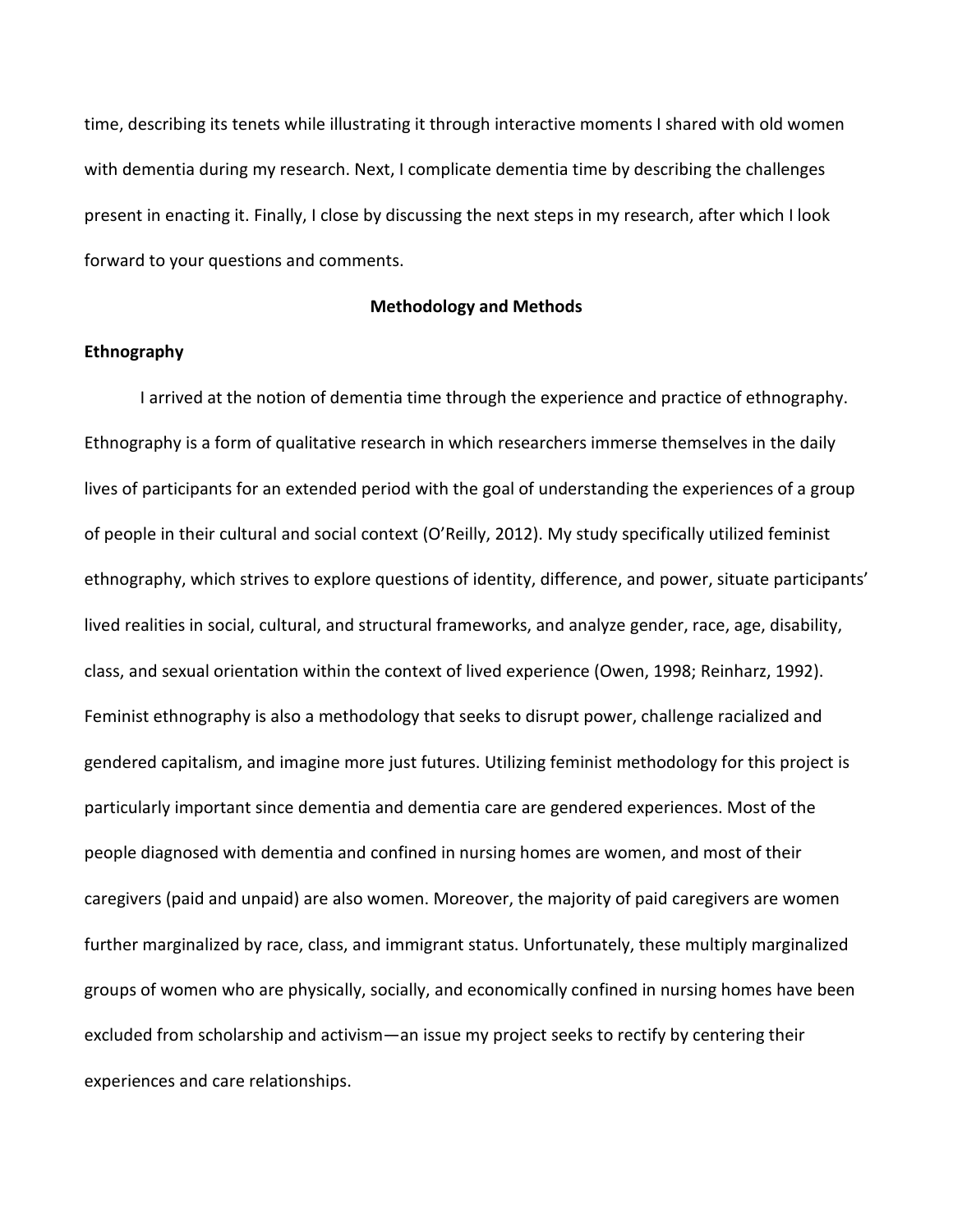## **Methods and Data Collection**

Data collection occurred in the dementia unit of Cedarwood Care Center<sup>1</sup>, a skilled nursing home in the Chicagoland area. Cedarwood Care Center is operated by a non-profit organization, and accepts private insurances, Medicaid, and Medicare. This study included 40 participants who were old women with dementia. Two of the participants were Latina (5%), four were Black (10%), three were East and Southeast Asian (7.5%), and the remaining 31 participants were white (77.5%). Approximately 38 (70%) of the participants were Jewish. The participants' ages ranged from 72 years old to 108 years old. The study also included 25 participants who were women care staff. Fourteen of the care staff were Black (56%); eight of them were American (32%), four were from African countries (16%), and two were from Caribbean countries (8%). Of the non-Black care staff, two were Latina (8%), three were Southeast Asian (12%), three were South Asian (12%), and three were white (12%). Sixteen of the participants were immigrants (66%). Seventeen were Certified Nursing Assistants (CNAs) (68%), three were Nurses (12%), two were Cleaning Staff (8%), and there was one Care Coordinator, one Activity Director, and one Unit Manager. Their ages ranged from 24 years old to 56 years old.

My study used three primary forms of data collection which are common to ethnography: participant observation, interviewing, and archival research. Data collection occurred from May 2018 to February 2019. Participant observation occurred almost entirely in the dementia unit. I engaged in participant observation three to five times per week for nine months and spent between two and nine hours in the unit at a time. I observed the daily routines of the residents, such as waking, receiving medications, sitting in communal areas, visiting with family members, friends or other guests, and dining. I also participated in activities and programs with the residents, assuming a volunteer or assistant role if needed. As time went on, I began to take on the role of an additional member of the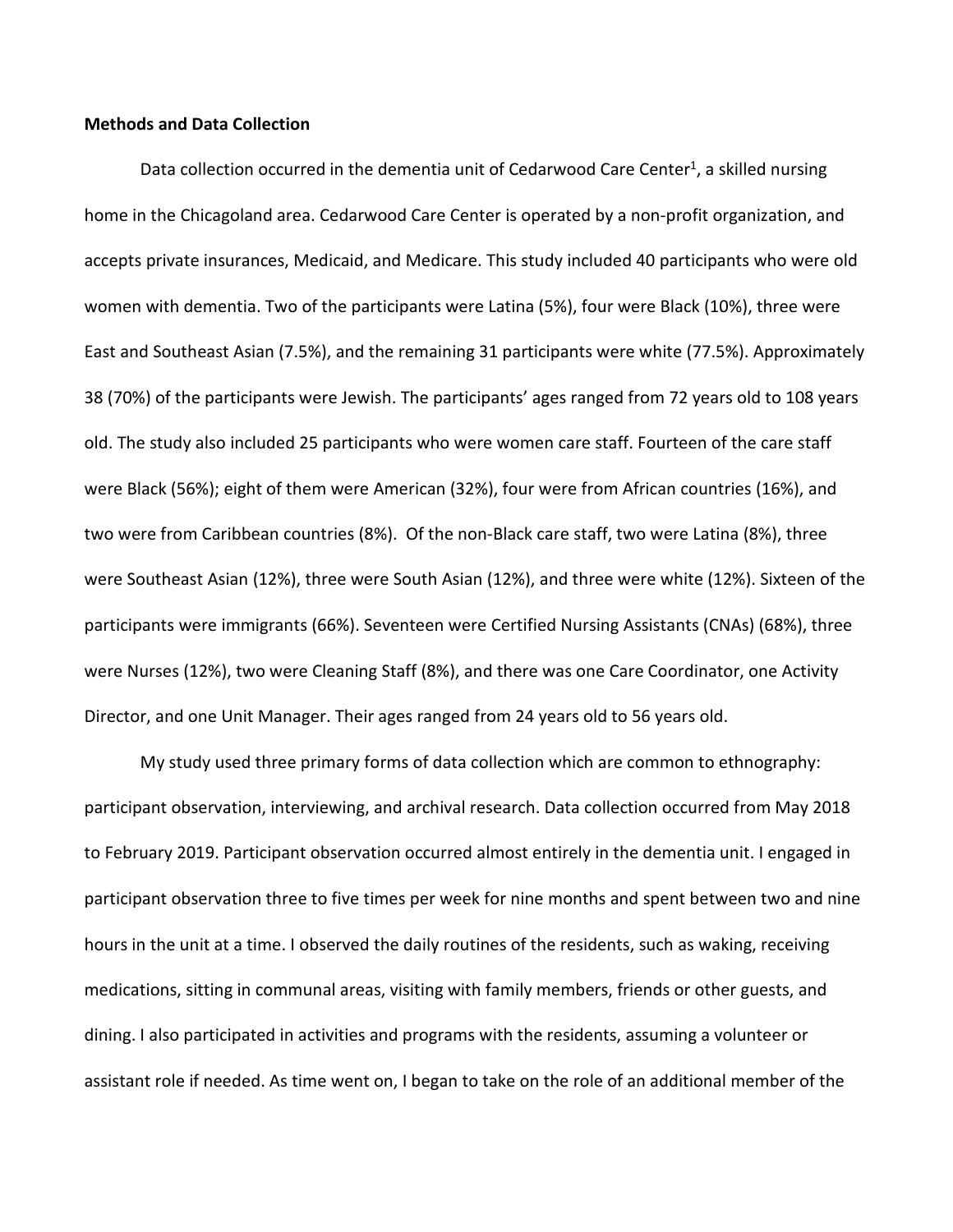care staff, assisting with care tasks such as transporting, feeding, preventing falls, doing residents' hair, bringing residents water and other necessities, and comforting residents. In order to document field notes, I wrote in a small inconspicuous notebook or recorded voice memos. I conducted numerous informal interviews with the care staff and conducted four in-depth interviews with three CNAs and one nurse. I also did informal interviews with five old women with dementia. Lastly, I did archival research in the form of document analysis by examining external reports about Cedarwood Care Center, signs, displays, and fliers.

#### **Ethical Considerations**

Ethnography is a relational methodology, and thus, a key aspect of ethics is considering the effect one's research may have on others. Historically, people with dementia have been excluded from research, particularly if they are institutionalized (Ries, Thompson, & Lowe, 2017). Additionally, people with dementia have adopted the Disability Rights Movement framework of "Nothing About Us Without Us." Activists with dementia critique research that only includes the perspectives of doctors and caregivers, and advocate for people with dementia to be included in research. Consequently, in recent years, scholars and activists have increasingly argued that people with dementia can and should participate in research with proper accommodations (Novek & Wilkinson, 2017; Ries et al., 2017).

This study was approved by the Institutional Review Board at the University of Illinois at Chicago, and I engaged in multiple strategies to ensure that people with dementia were able to participate and the research was ethical. I received permission from administrators at Cedarwood Care Center to engage in research in communal, non-private areas of their dementia unit, such as the shared living space, dining space, and activity rooms. I distributed a study information sheet to the nursing home administrators and to all care staff in the unit. Every resident in the dementia unit had a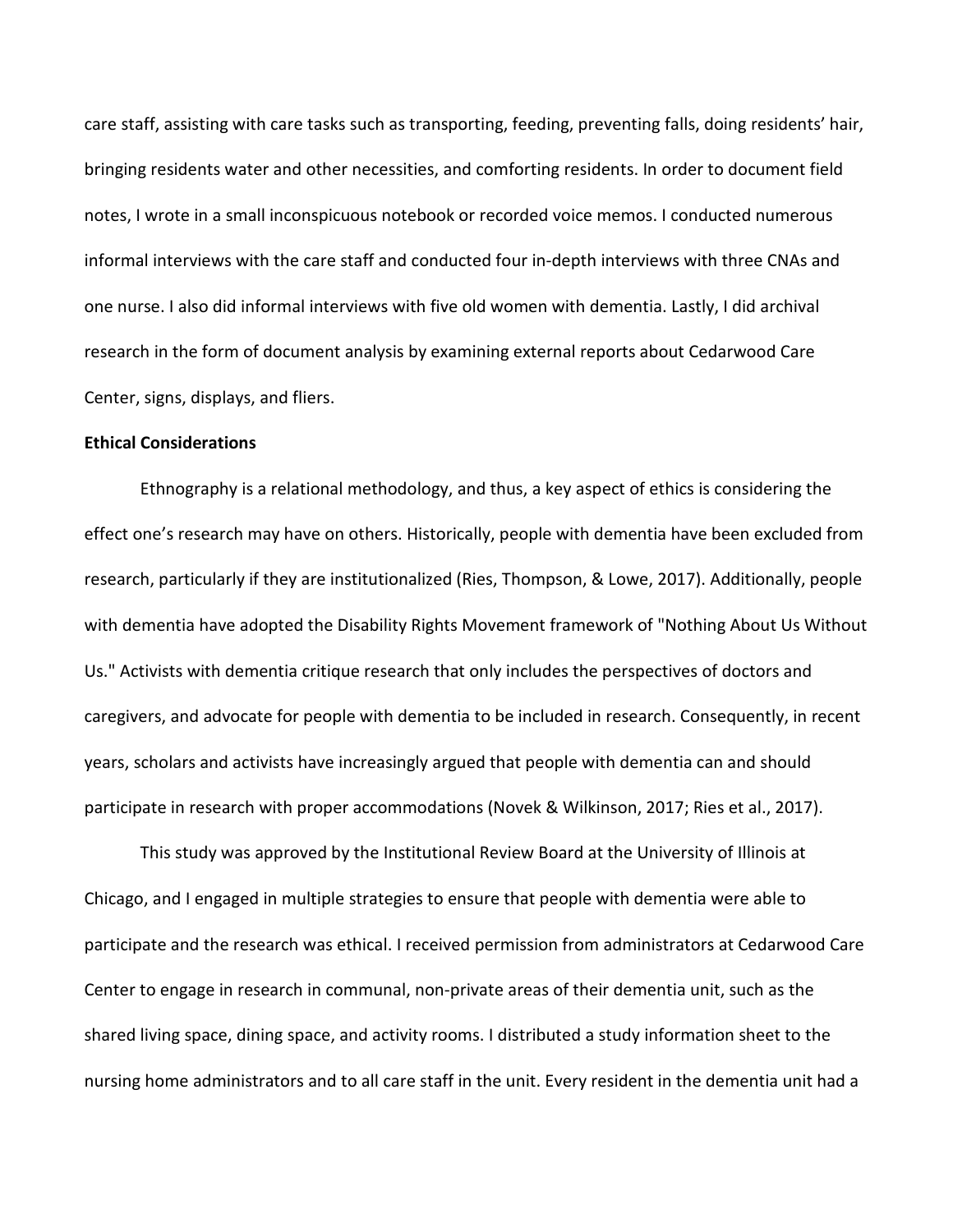legally authorized representative (LAR) who acts as their proxy for informed consent. The nursing home administrators communicated to the residents' LARs that I would be conducting research in the unit and distributed my study information sheet to them. No care staff requested to be excluded, and no LARs requested that any person with dementia be excluded. I sought assent from the old women with dementia and care staff in multiple ways and used repetition, flexibility, creativity, and alternative forms of communication during my research. I found that my theory of dementia time actually informed my methodological choices in many ways and I realized I was using what I have termed a crip/dementia time methodology – and I would love to discuss that more in the Q & A.

#### **Positionality**

An essential aspect of ethnography and feminist praxis is engaging in reflexivity, which involves exploring one's social positioning, assumptions, and values and acknowledging the ways one's subjectivity may influence the research process and outcome (Madison, 2012). In my work, I reflect at length about my identities and the ways these position me in relation to the participants. While discussing this in detail is beyond the scope of this talk, I do want to note that as a person with a psychiatric disability and someone who has experienced trauma, I do not remember significant portions of my childhood, which is one of the reasons I relate to people with dementia. I do not believe that the ability to access memories or engage in linear narratives, which bring the past into the present, are prerequisites for personhood. Still, I am not a person with dementia, so I cannot theorize from that perspective. Instead, I draw on my relational experiences with people with dementia (and the relational experiences of the care staff) that occurred during my fieldwork. I use interactive moments from these relationships to center people with dementia while illustrating the tenets of dementia time.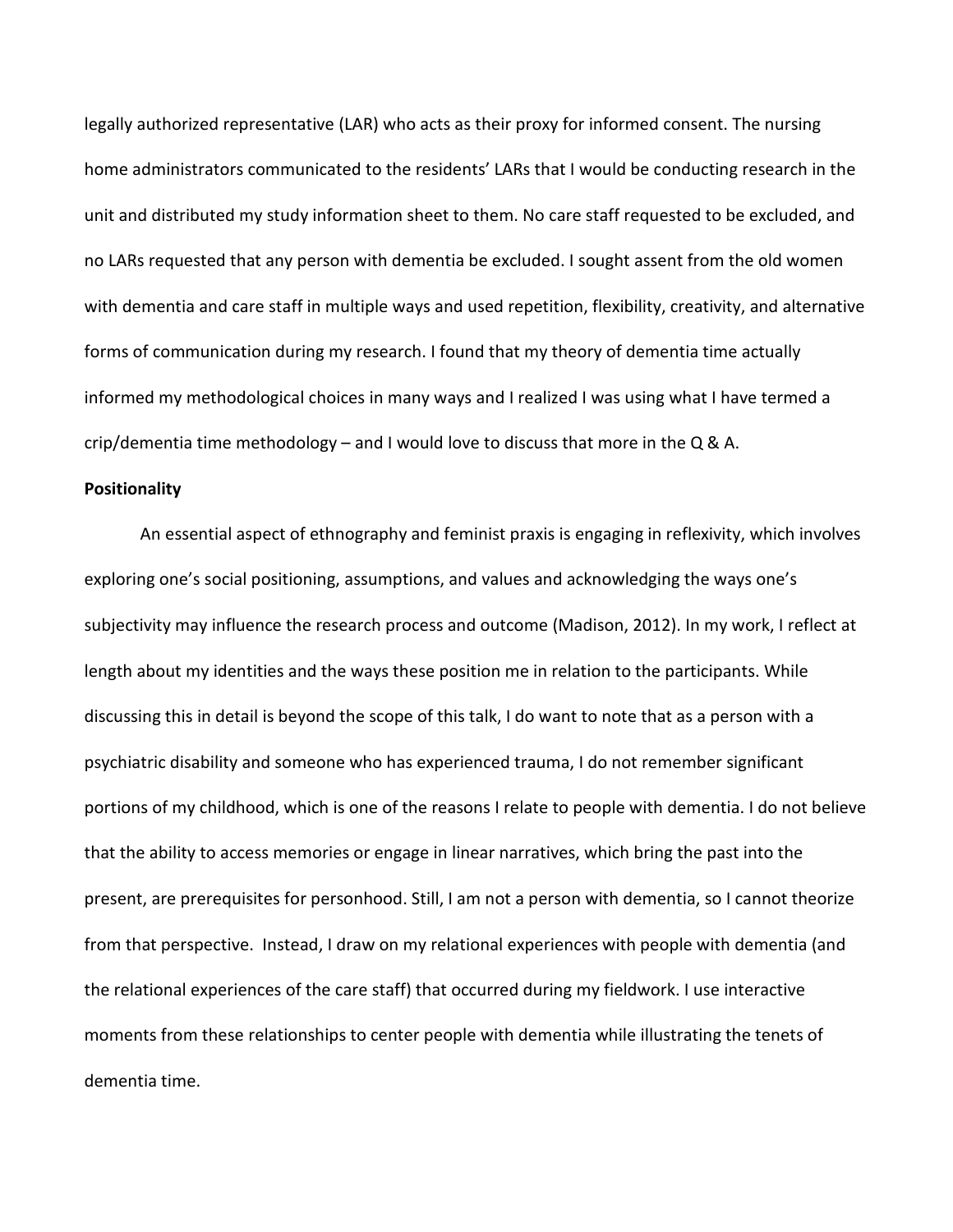#### **Crip Time**

Crip time is the part of disability culture that challenges normative views and constructions of time. Kuppers (2014) drew from the work of Garland-Thomson (2002) and referred to these dominant systems of time as "normate time" (p. 29). Coversely, Kuppers (2014) referred to crip time as a form of "temporal shifting" in recognition that normate time is difficult, and indeed oppressive, for disabled people (p. 29). Crip time asks us to change how we view and approach time rather than attempt to force disabled bodyminds to conform to "normate time" (Price, 2015; Samuels,

2017). As Kafer (2013) wrote:

Crip time is flex time not just expanded but exploded; it requires reimagining our notions of what can and should happen in time, or recognizing how expectations of "how long things take" are based on very particular minds and bodies…Rather than bend disabled bodies and minds to meet the clock, crip time bends the clock to meet disabled bodies and minds. (p. 27) Thus, crip time promotes softness, a shifting of pace, and flexibility. As characterized by Price (2017) and Samuels (2017), crip time allows disabled bodyminds to be in space and time *as we are*, and thus potentially becomes a complex form of liberation.

#### **From Crip Time to Dementia Time**

The flexibility of crip time is important to consider in the context of dementia. Within the dementia unit, the needs of the old people with dementia were often changing moment to moment. This occurred partially because although dementia is overall progressive in its course, people's experiences of memory, orientation, and sense of self, time, and place vary and shift, and subsequently, their needs change. However, scholarship on crip time does not frequently explicitly engage with aspects of normate time that affect people with dementia, such as memory,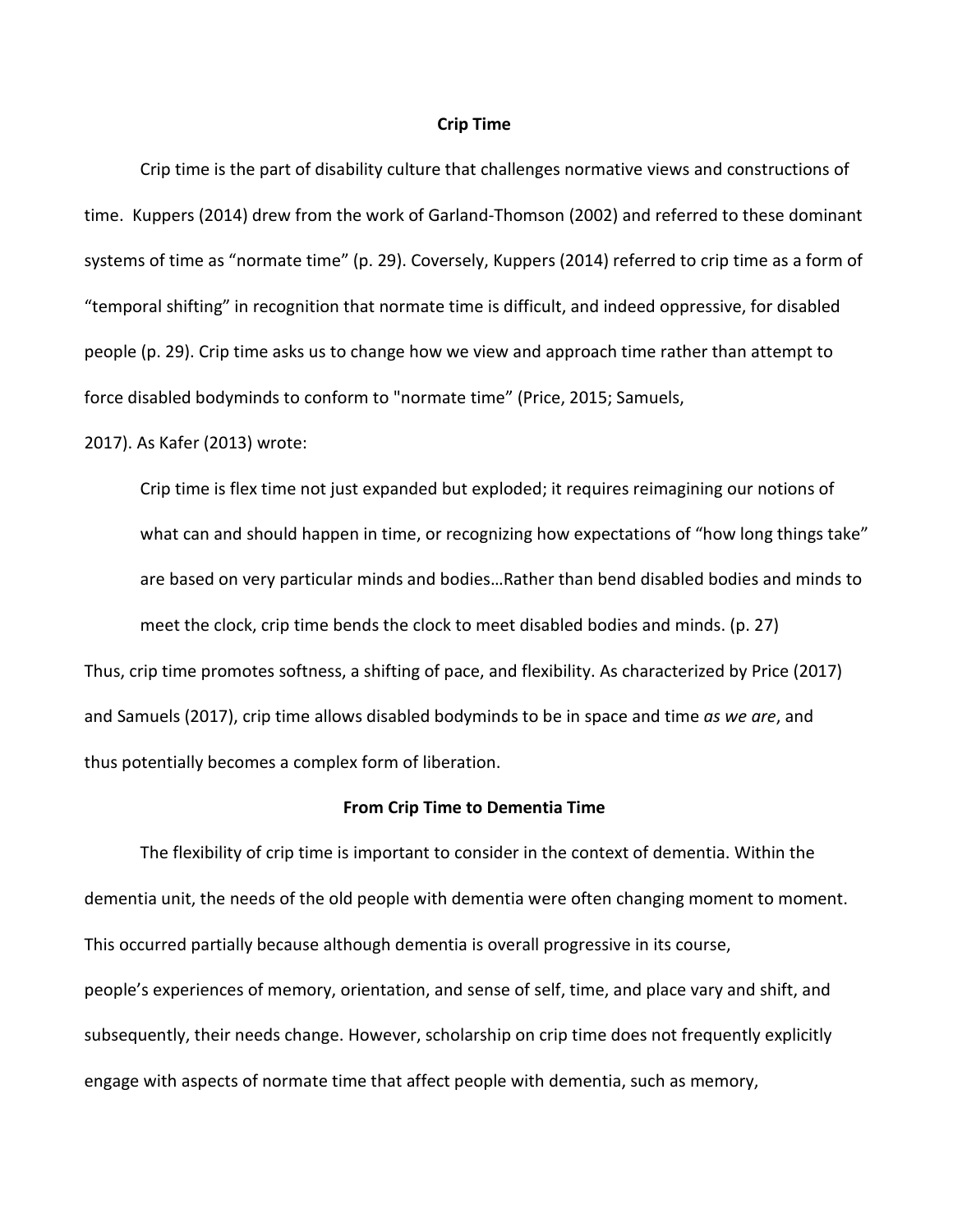coherence, linearity, and rationality. I extend crip time by forwarding a theory of "dementia time." Dementia time involves focusing on a particular moment in time and place and remaining flexible as moments pass and needs change. In normate time, individual moments are connected through a linear and progressive sequence, whereas in dementia time, individual moments may be self-contained, nonlinear, intermittent, irrational, and idiosyncratic - *yet they are no less meaningful or valuable.*

#### **The Tenets of Dementia Time**

In what follows, I forward four tenets of dementia time: (a) focusing on the moment, (b) maintaining rhetoricity to practice inclusion and affirm personhood, (c) acknowledging and respecting situated realities, and (d) emphasizing a politics of collectivity and care. I include stories of my experiences sharing interactive moments with old people with dementia within the dementia unit, in order to center them and delineate each tenet. Additionally, I discuss moments in which the care staff or family members chose to engage in dementia time, or chose not to, and discuss the effects these different choices had the individuals with dementia. I also want to note that I am still working through the complexities of using the term "dementia time," which I hope we can discuss more later.

#### **Focusing on the Moment**

An important tenet of dementia time is focusing on the moment. By moment, I do not necessarily mean the present. People with dementia in the dementia unit lived simultaneously in multiple timescapes - past, present, and future. Consequently, I use moment to mean an event, happening, or experience, which can be oriented to various points in time or situated realities. Dementia time asks us to suspend our ideas about memory and the assumption that memory is an essential aspect of building and maintaining relationships with others. Rather, dementia time asks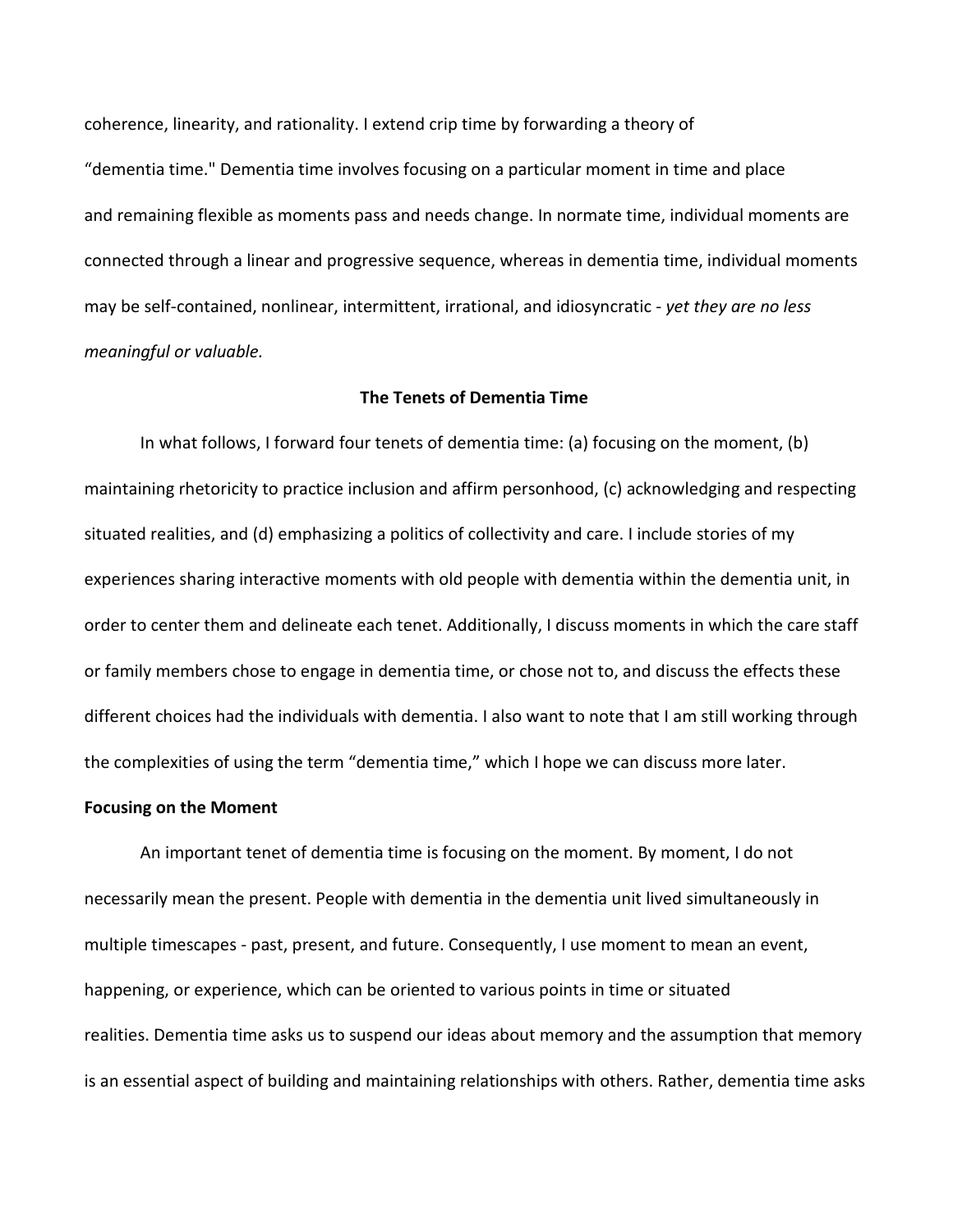us to think about how we might perpetually (re)build relationships with people with dementia by focusing on feelings, thoughts, and ideas in that moment in time. To illustrate, I would like to share a story from my field notes about an interaction with Marlene<sup>2</sup>, an 88-year old woman with dementia.

*I am sitting with Marlene at dinner. Across the room, another resident, Aileen, is receiving her medication. "Go away, I hate you!" Aileen yells at the nurse. Marlene looks up. "I hate you? Wow!" "Does that bother you Marlene?" I ask. "Yes, I am so angry!" "That's understandable," I tell her. "I just want to get out of here!" She begins to sob. "I mean, I just can't take this anymore. I can't. I want to go home." "I'm sorry, I know you want to go home." I rub her back. "Yes, I want to go home! They're just junking around. I'm with my kids. You can go be with your wife or phone or whatever. I just feel like I have to get into my house." "What do you like about your house?" I ask. "Well, you were there. You saw it!" Marlene responds. "Oh right. It was nice!" I answer. "Yeah! It was everything." Marlene says. "Nothing good, and nothing bad. It's all there!"*

During this interaction, I repeatedly sought to connect with Marlene - even if I was not quite sure what she was trying to communicate, such as when she told me I could go be with my wife or my phone. I validated her shifting feelings, from anger to sadness. I asked her a question about her home that invited her to offer an affective, emotional response rather than a description based solely on recall. And when she told me I had been there I affirmed her experience of my presence in her home. Rather than require individuals with dementia to access and communicate accurate memories as a part of relationship building, dementia time asks us to acknowledge that the important aspect of interactions is the connection being built between oneself and an individual with dementia in that moment in time.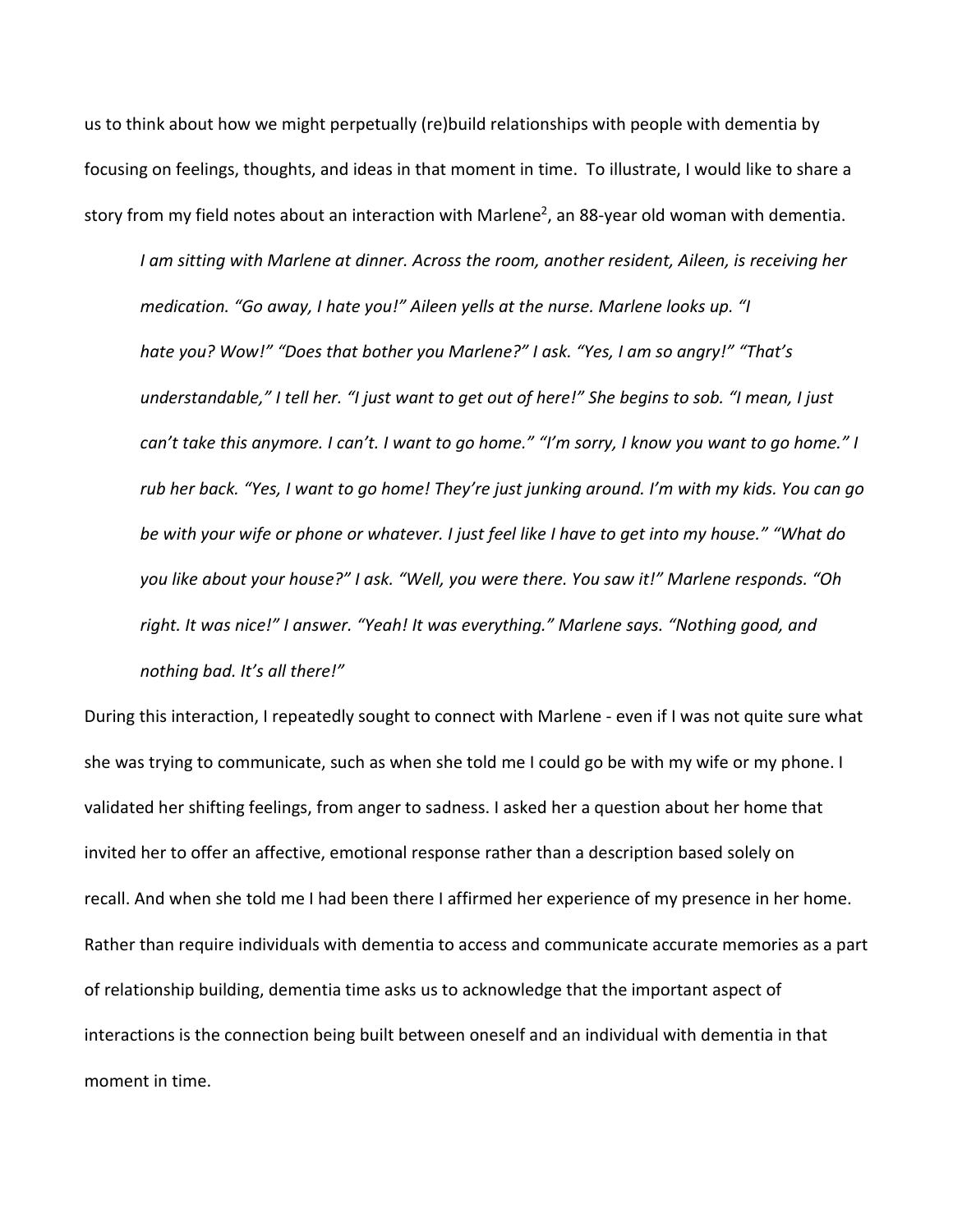#### **Maintaining Rhetoricity to Practice Inclusion and Affirm Personhood**

Another tenet of dementia time is maintaining the rhetoricity of people with dementia and other mental disabilities in order to practice inclusion and affirm personhood. Rhetoricity refers to the ability to be received as someone who rhetorically "makes sense"—and thus a valid human subject (Prendergast, 2001; Price, 2011). People with dementia are denied rhetoricity because of bodymind experiences associated with dementia, such as memory loss, disorientation, or aphasia. However, if we suspend the dominant rules of communication, we can recognize that the important aspect of dialogue with people with dementia is not logic, linearity, coherence, or rationality, but rather listening, engaging, and establishing connectivity. This story about Sylvia, an 81-year-old woman with dementia, exemplifies this tenet.

*Sylvia looks over her shoulder at me. "Honey? Can you help me with something?" I approach her. "Yes, Slyvia, what is it?" "Can you eight wait great to that?" I am unsure what Sylvia would like me to do, but I agree. "Oh yes, of course!" I answer. "Just when you have the tone." "No problem," I reassure her. "Should I write it here for you?" Sylvia gestures to her hand. "Yes, that would help me remember," I nod. Sylvia mimes writing a note on her hand. "Thank you, Sylvia!" "Thank you!" Sylvia responds. She then grabs my hand, and adds, "I took the ship, the friend ship!" "Well friendship is always good to have!" I nod. "Right!" Sylvia smiles and laughs.*

In this moment, I maintained Sylvia's rhetoricty by taking her request seriously and agreeing. Sylvia felt connected to me after she asked for help and I agreed. She then shared she "took the friend ship," which made sense as an expression of friendship in this context. Rather than demanding that people present linear, coherent, rational narratives, dementia time asks us to consider how a person "makes sense" in that specific moment and context. I observed the care staff employing this tenet of dementia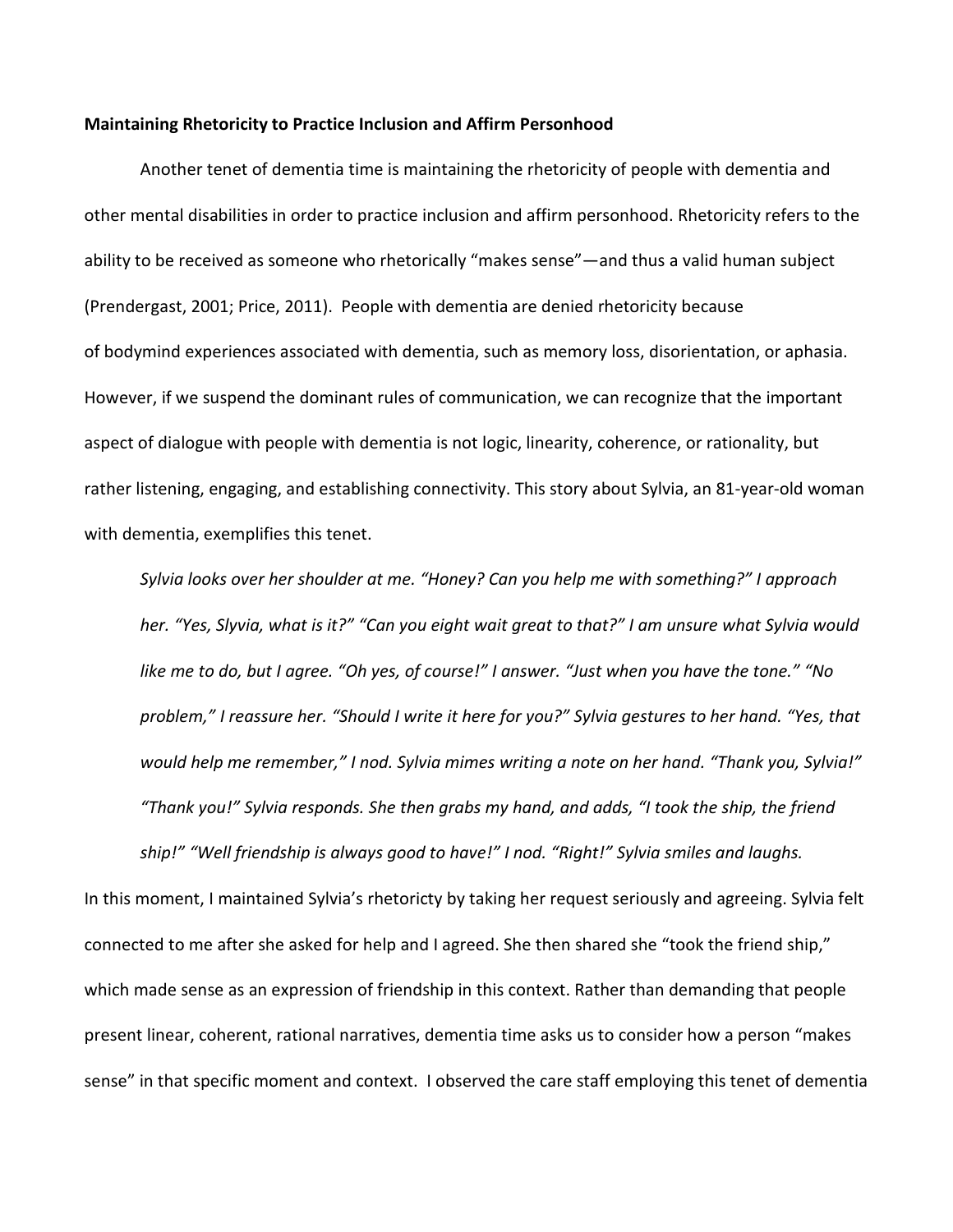time often. For example, one time as I was walking with Sylvia to the dining room, we passed Fiona, one of the cleaning staff. "How you doin' Sylvia?" she asked. "I'm just pobbling!" Slyvia smiles. "Well that's good! Keep on pobblin' Sylvia!" Fiona replied. This aspect of dementia time requires us to expand our understandings of what counts as "making sense," and recognize that people might make sense within their own frameworks, regardless of whether those uniform with our frameworks. In doing so, we can maintain rhetoricty, establish connection, and affirm personhood.

#### **Acknowledging and Respecting Situated Realities**

Another tenet of dementia time is the importance of attending to situated realities. Dominant narratives dictate that time and reality are often viewed as interconnected objective and linear truths. Acknowledging situated realities allows us to focus on the ways in which realities emerge from individuals, and therefore it is their perceptions of reality that are important, regardless of whether their reality aligns with our reality. To demonstrate, I would like to share another story about Sylvia.

*Sylvia has aphasia and cannot communicate much about her life in ways that I can understand. She has two children, but they never come to visit. One day, out of curiosity, I search her full name on the internet. Only one relevant finding appears - a photo of a grave in a nearby cemetery. There is a stone for Sylvia, with the date of death left blank, and a stone for her husband, Thomas, who died nearly 18 years ago. Sylvia often mentions someone named "Tom," and I realize she has been referring to her husband. The next time I see her, I ask, "Sylvia, how is Tom?" Her face lights up. "Oh, he is fine!" she laughs. "He's right there!" she gestures across the room. I look and laugh. "Oh, how silly of me, I should have just asked him myself. I'm sorry!"*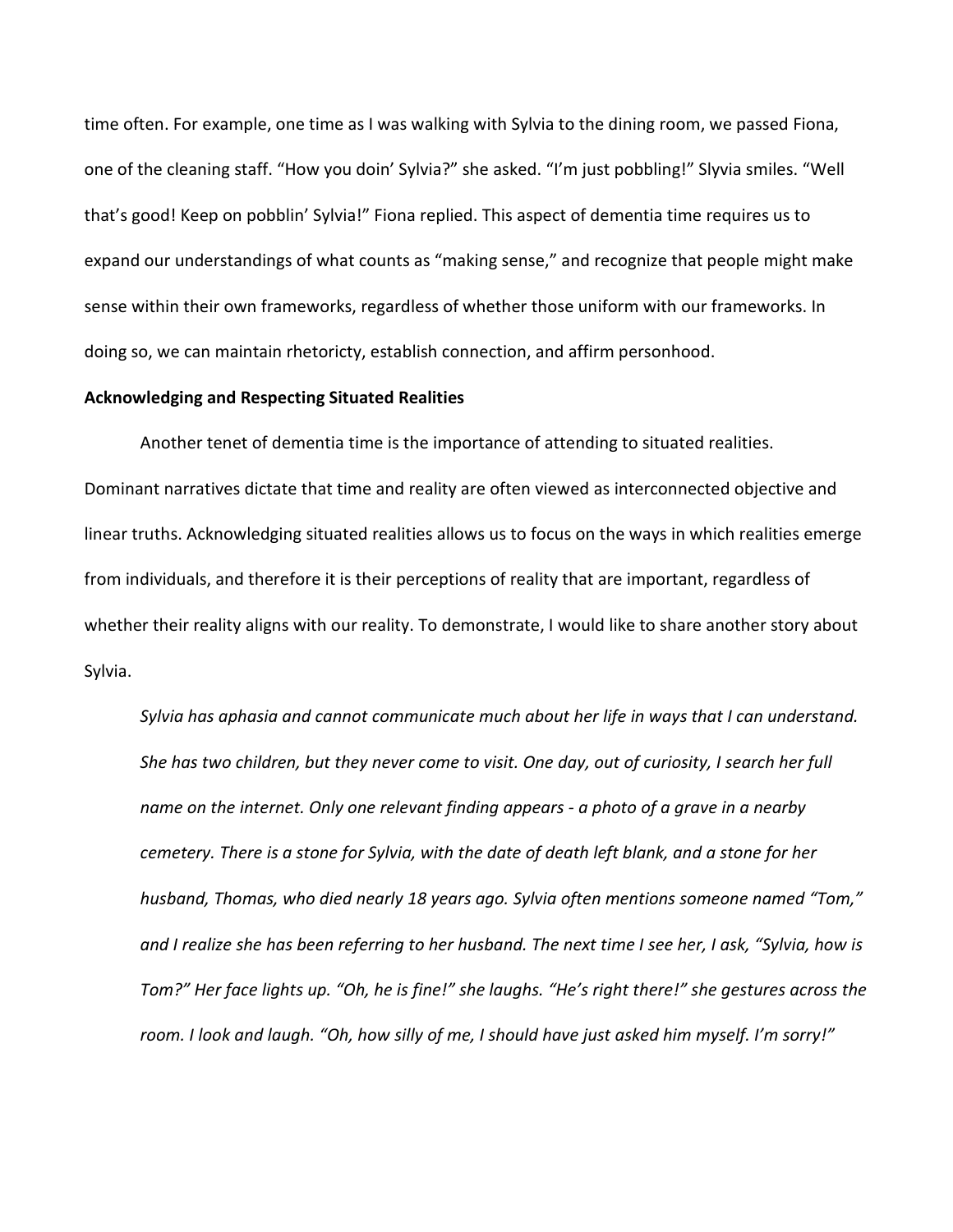*"That's okay!" Sylvia smiles, and pats me on the cheek. "He's wonderful." "He really is," I agree.*

Dementia time asks us to cast aside expectations regarding a singular, objective reality, and focus on the meanings expressed in situated realities. In my interaction with Sylvia, I focused on her situated reality: Sylvia experienced her husband Tom as being present with her in the room and doing well, which I affirmed. In the dementia unit, old women with dementia would often ask questions or talk about loved ones—particularly their mothers or partners—as if the person was still alive. Some of the care staff would respond by informing the person that their loved one was dead. They did not do this to be cruel, but because it was the "objective" reality. Despite their intent, such a response would severely distress the individual with dementia. Conversely, other care staff would affirm the person's experience of their loved one being alive, and would respond in a way that respected their situated reality. For example, they might say, "I am going to go look for your mother as soon as I am done passing out these snacks," or "You know Laurelle, I know I saw her around here somewhere, I will keep an eye out and tell her you're looking for her." Such responses would help the person with dementia feel comforted and reassured. By acknowledging and responding to situated realities through dementia time, we can enter the realities of others, and share meaningful and significant moments in which we are all included.

## **Emphasizing a Politics of Collectivity and Care**

All of the stories I have shared thus far highlight the final tenet of dementia time, as they each forward a politics of collectivity and care. My focus on relationships between people with dementia and people without dementia draws from a vision of collective care and access—of moving toward being radically together (Price, 2017). The dominant imaginary of care for people with dementia is one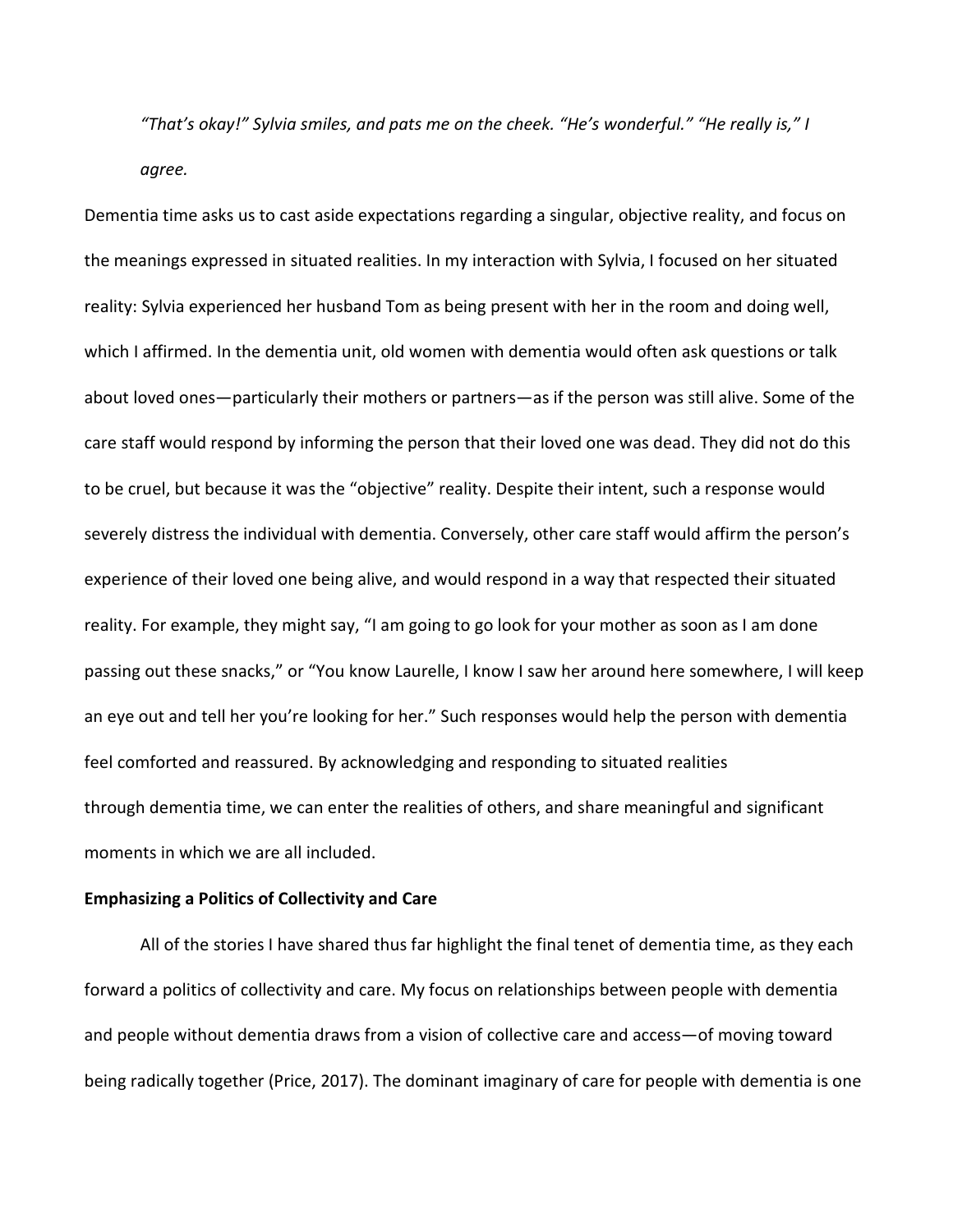of total and utter dependency, in which people with dementia are completely dependent on a caregiver for their survival and well-being. Indeed, that is the justification for confining people with dementia in dementia units of nursing homes until they die. People with dementia, particularly advanced dementia, are often not perceived as capable of contributing to care relationships in ways that are traditionally understood as meaningful. By emphasizing a politics of collectivity and care, we can (re)imagine interactive moments that are interdependent and focus on each other's needs and our shared humanity. This story about Marlene demonstrates how dementia time can result in shared moments of care.

*Marlene begins crying at dinner because she does not want any more of her food. "It's okay, Marlene," I try and comfort her. "It is?" she asks. "Yes! Just eat until you are done." "Oh, thanks kiddo!" Marlene puts her hand on my cheek. "Thanks so much." "You're welcome. You're having a hard day?" "Yes, I am," Marlene cries. "It's just so hard. It's all messed up in the car." She takes a bite of peaches. "I just can't find it!" she cries harder and places her head on the table. I tear up a little bit, as I feel Marlene's pain meld with my own. "I know what you mean. It's okay to have hard days. I have lots of hard days. I am having a hard day today," I tell Marlene. "You are?" Marlene lifts her head, looks me in the eyes, and smiles softly. "I certainly have mine. Thank you honey," she says. Marlene then leans across the table and presents her forehead for* 

In this moment, Marlene and I were engaging in an interdependent, caring relationship. Although Marlene and I were not engaging in normative communication or "socially acceptable" behavior, we both had our needs met in the moment. We can challenge dominant constructions of "totally dependent" relationships by highlighting and appreciating the ways we can care for each in dementia

*me to kiss, which I do, and I relish in how comforting this tender moment is for both of us.*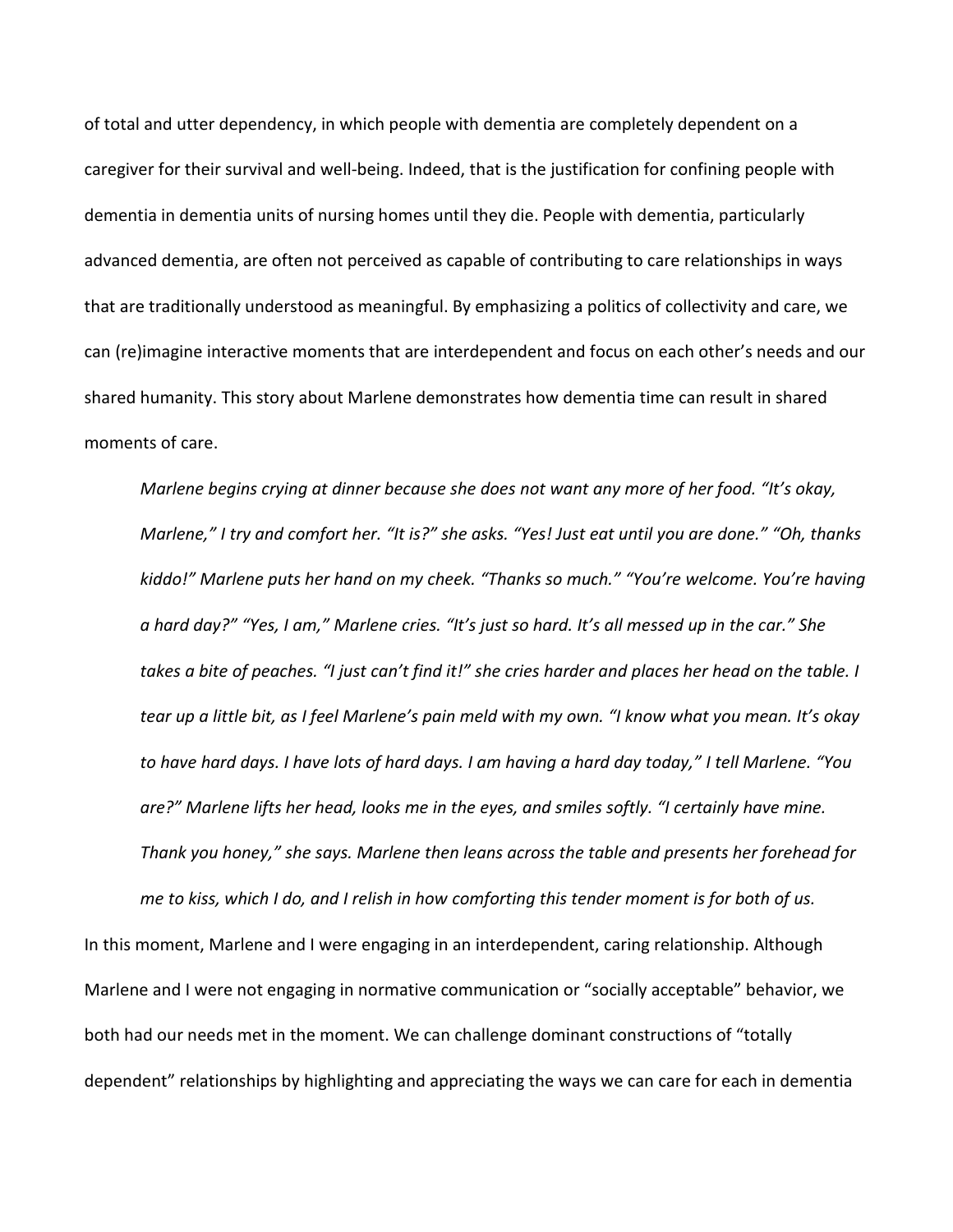time. Thinking through my time in the field, I appreciate all the ways care moved between people with dementia and people without dementia. The people with dementia would empathize with and comfort the care staff, such as when Ramona recognized that Essie "was working hard," or when Lucile told Karina she thought she should get paid more. They would also express affection toward the care staff—holding their hands or telling them they loved them. I observed and took part in many other examples of constantly (re)building relationships in dementia time, by respecting each other's feelings and pain, connecting through conversations that made sense in that moment (such as "taking the friend ship") and laughing together. Dementia time centers collectivity by focusing on the needs of both individuals in the interaction or relationship, at that moment in time. Rather than viewing needs as somewhat static or stable, it helps us embrace the fact that needs are changing moment to moment and the way care occurs is changing moment to moment. And if we can focus on the moment, we can better engage in a politics of collectivity and care with people with dementia and other mental disabilities.

### **The Complexities of Dementia Time**

Although dementia time encourages us to rethink how we interact with people with dementia and other mental disabilities, I do not want to romanticize dementia time. While, like crip time, it has liberatory potential, it is marked by complexities and challenges. Respecting situated realities as a part of dementia time also highlights the ways in which moments may be painful, difficult, and marked by trauma. Samuels (2017) discussed the many ways in which crip time can serve as a source of loss, alienation, and grief, and the same may be true of dementia time. People with dementia and other mental disabilities may relive trauma or understand themselves to be in arduous or agonizing situations that are different from the realities of those around them. For example, one of the men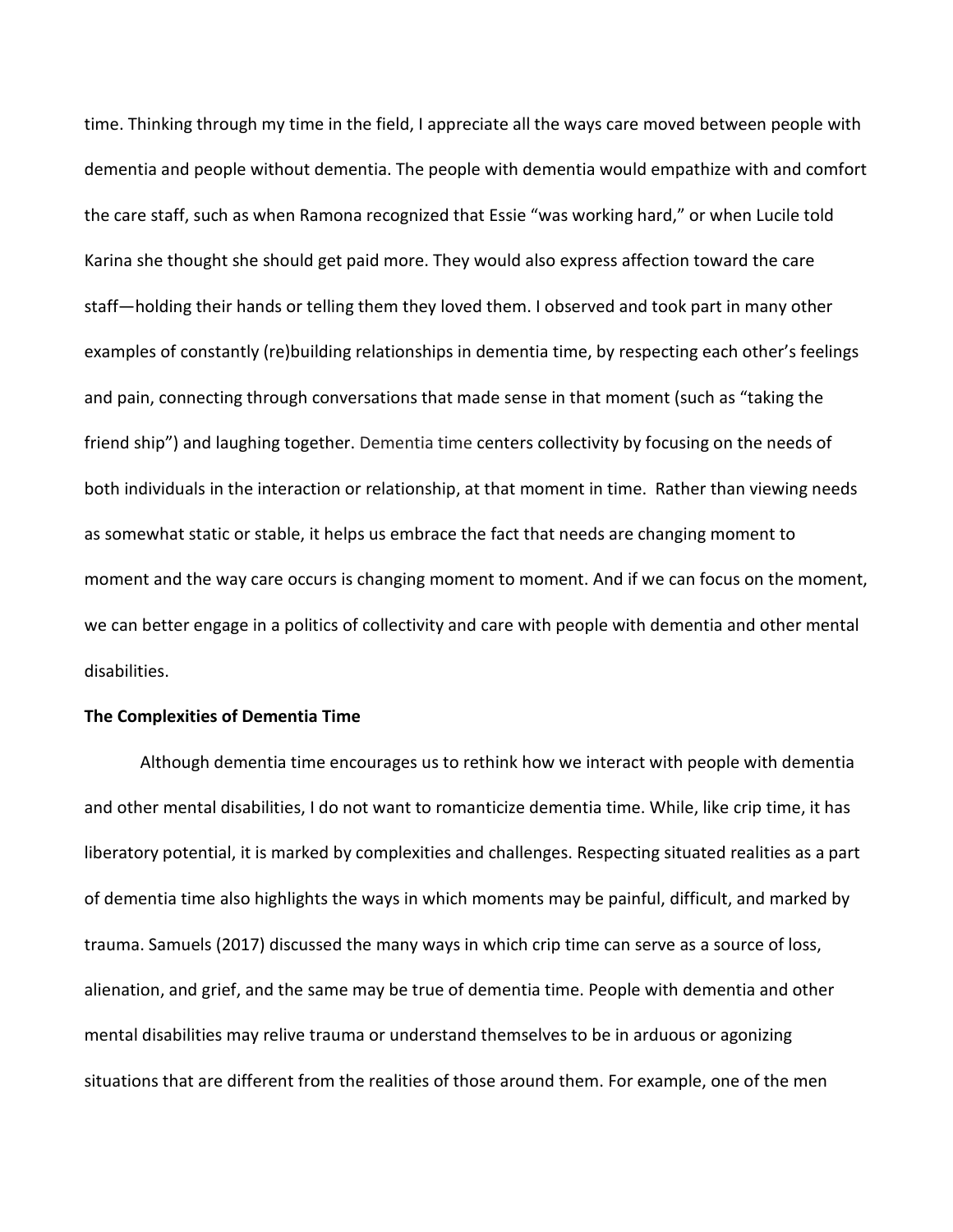living in the dementia unit, Amon, was a World War II veteran and would occasionally begin rocking back and forth and repeating phrases such as, "The atom bomb! What atom bomb? Just lay down! No, don't! The atom bomb!" In these types of situations, applying the tenets of dementia time becomes the most difficult, as dementia time becomes entangled with trauma time (Carter, 2019). We must consider how we might move toward being radically together, even if we are in a different time and space. We must acknowledge the other person's distress or trauma, while simultaneously trying to care for them, be present with them in their situated reality, and invite them to engage (or not engage) with us in whatever ways make sense for them in that moment.

Additionally, although the caregivers predominately engaged in dementia time with the residents to connect with them, ease their pain or suffering, and build relationships, dementia sometimes served as a site of containment and control. For example, in one moment, Anthena, an old woman with dementia suddenly stood up from her wheelchair and started to walk (something she was not supposed to do as she was labeled as a "fall risk"). Lorraine, a CAN, asked, "Miss Anthena, can you please sit down?" "I want to talk to your mother!" Athena demanded loudly. Lorraine responds, "Well, my mother wants you to sit down." Athena stared at Lorraine for a moment and then says, "Oh, okay then," and sits back down. In this case, Lorraine used dementia time but in a way that restrained Anthena and allowed Lorraine to fulfill her job duty of ensuring the residents stayed seated and did not fall.

Furthermore, there were moments when dementia time became a site of racialized, gendered, and classed violence for the caregivers. The majority of the CNAs were Black women, either from Chicago or from various countries in Africa. Conversely, most of the old women with dementia were white women, some with considerable wealth, whose ages ranged from 65 years old to 108 years old.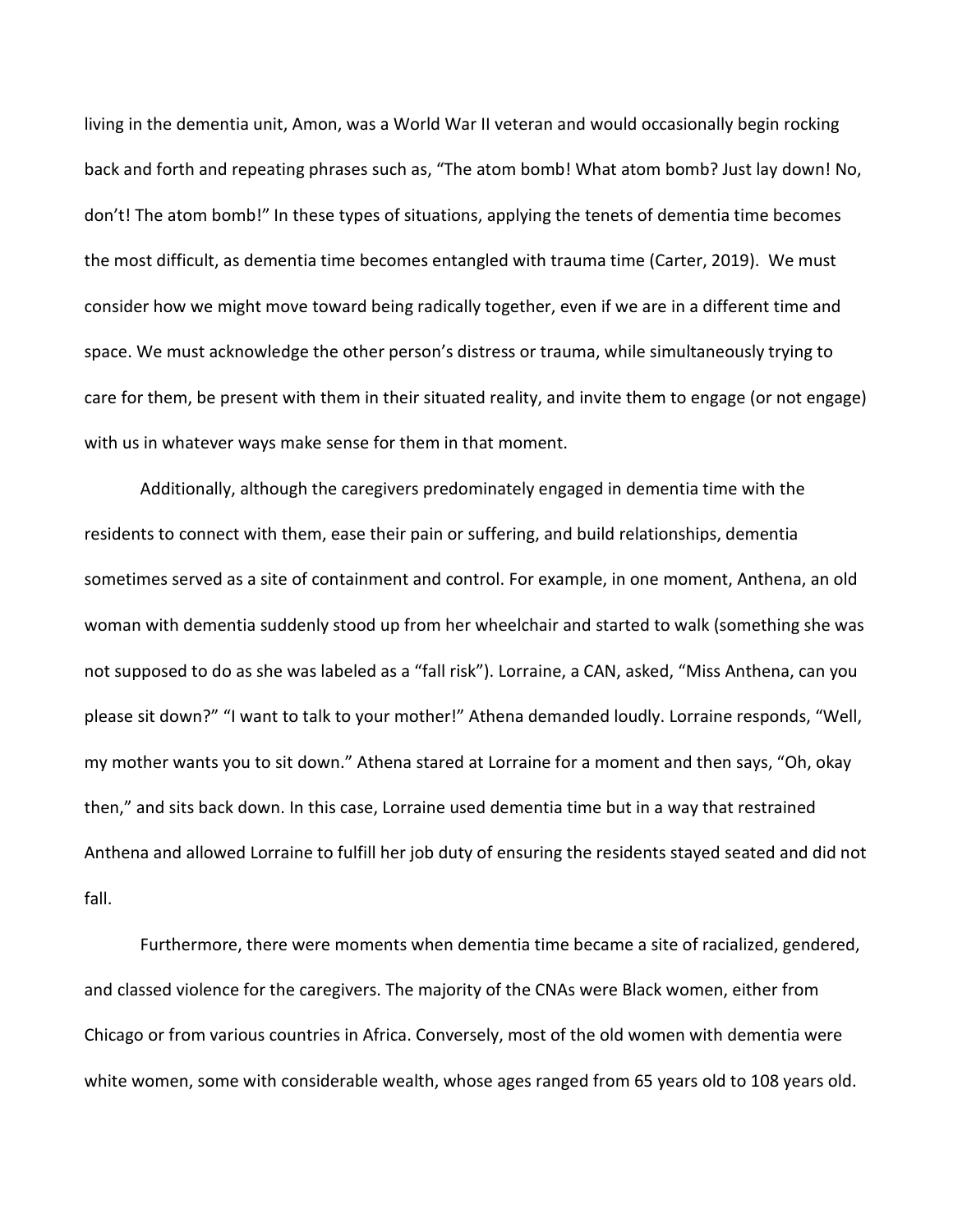It is quite likely these women grew up with black domestic workers in their homes, cleaning their houses and caring for their children. As Flora, one of the old women with dementia, once told me, "I am used to Black women doing what needs to be done." Given this historical and cultural context, the old women with dementia, particularly those from considerable privilege, would enter a situated reality in which they treated the Black caregivers as "the help." They would call out, "Ma'am?" or "Miss?" when they needed something, they would at times misgender the black women and refer to them as boys or "sir", or they would demand the CNAs do trivial tasks that were not a part of their job description such as fluffing their pillows. The CNAs in these situations dismissed their behavior in temporal terms—"Oh, they grew up in a different era," or "They think they are in a time when this was normal," but we must question what becomes of dementia time when it reifies gendered, racialized, and class oppression.

### **Conclusion**

Moving forward, I am interested in exploring through my research how dementia time can be applied relationally and structurally. What would a care relationship that embraced dementia time look like? Is it possible to incorporate dementia time into the cultures and structures of dementia units, or is a potentially liberatory framework entirely at odds within a site of confinement? How does dementia time hold coalitional potential for people with diverse mental disabilities? For my next research project, I am also interested in understanding dementia in the context of other sites of confinement, such as prisons, which have rapidly aging inmate populations. How does dementia time operate (or not) in these spaces?